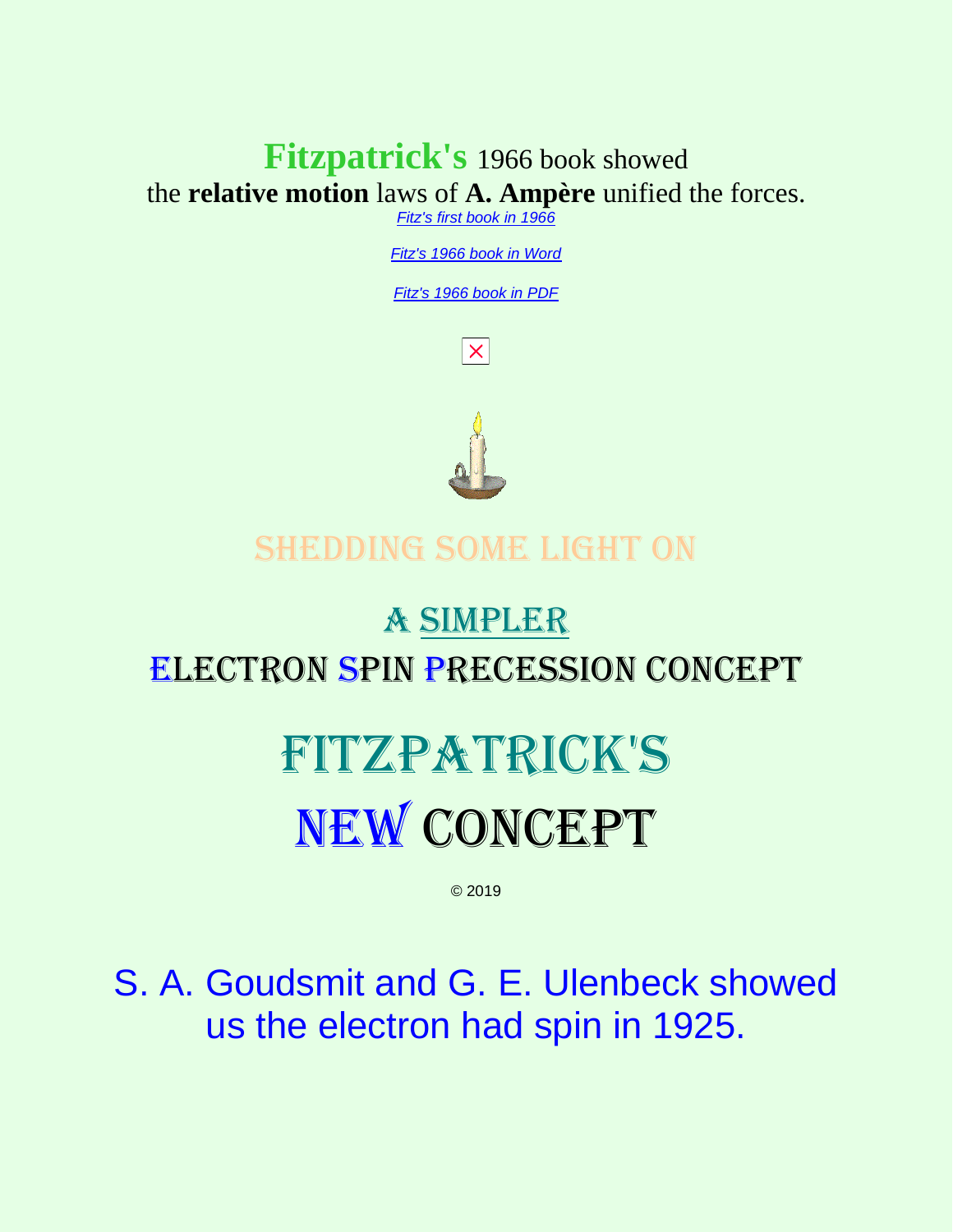Then we learned the electron also had precession.

But, this presented a problem because there is no gravity in the microcosm to cause precession.

So it was not considered true precession.

Here's a link showing you the frequency aspect of Electron Spin Precession.

*[Frequency explanation of Electron Spin Precession](https://link.springer.com/article/10.1007/s11671-009-9283-0)*

### It's not simple.

Once we understand the concepts of André Ampère, Albert Einstein, and Milo Wolff, then we comprehend microcosm and macrocosm well enough to finally see the **fundamental forces** are simple.

After we see everything spinning in both micro and macro worlds, and we look at PHASE and the **SCALAR** Concept of Dr. Milo Wolff — a NASA scientist who helped get us to the moon — we get closer to the simple answer of how this *ENTIRE* micro and macro universe works.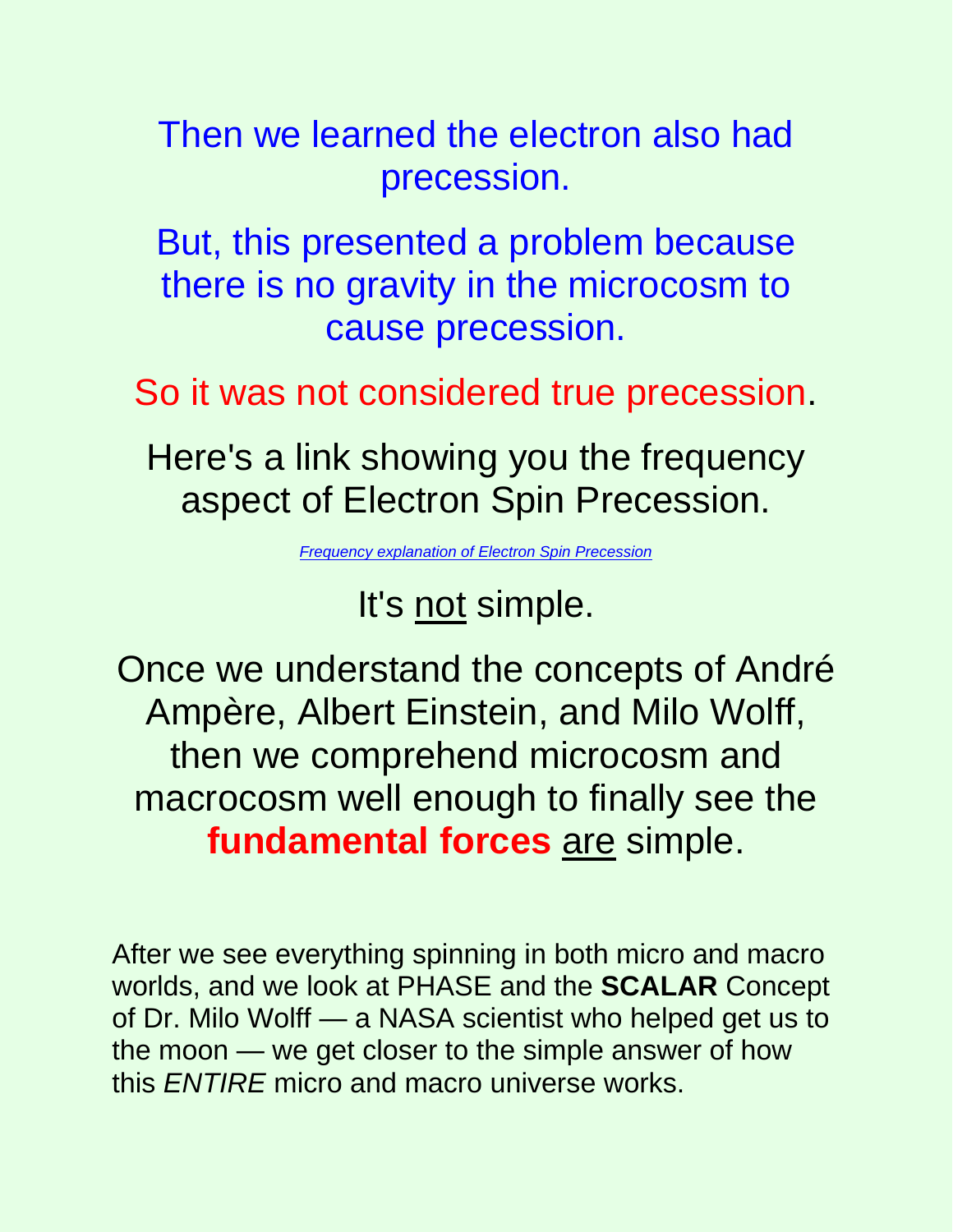And it's not quite the way the majority of today's scientists think it works.

Let's start off first with André Ampère.

About fifty years ago *Scientific American* showed exactly what Ampère did, and as I read the article I saw I was right in assuming that it was all *relative motion* (phase), and not electrical or magnetic fields.

Ampère's *relative motion* (phase) law — was so simple — that it did not even require the fictional plus and minus charges, north and south poles and lines of force that the Faraday-Maxwell field theory did.

It was quite a few years after I read that article about Ampère that I realized that Ampère had not only given us the attraction and repulsion *relative motion* law for spinning electrons, but he had given us the *relative motion* (phase) law for all attractive and repulsive forces BETWEEN every spinning **SCALAR** entity in this entire universe: these are the ONLY fundamental forces!

For **SCALAR** entities we go to Milo Wolff.

Milo wrote a book called *The Wave structure of Matter* in which he showed us this seems to be a frequency world in the macrocosm too, but we fail to see it as such.

Milo said we do see these **SCALAR** spherical, standing wave entities in both microcosm and macrocosm that this universe seems to build — from small to large — such as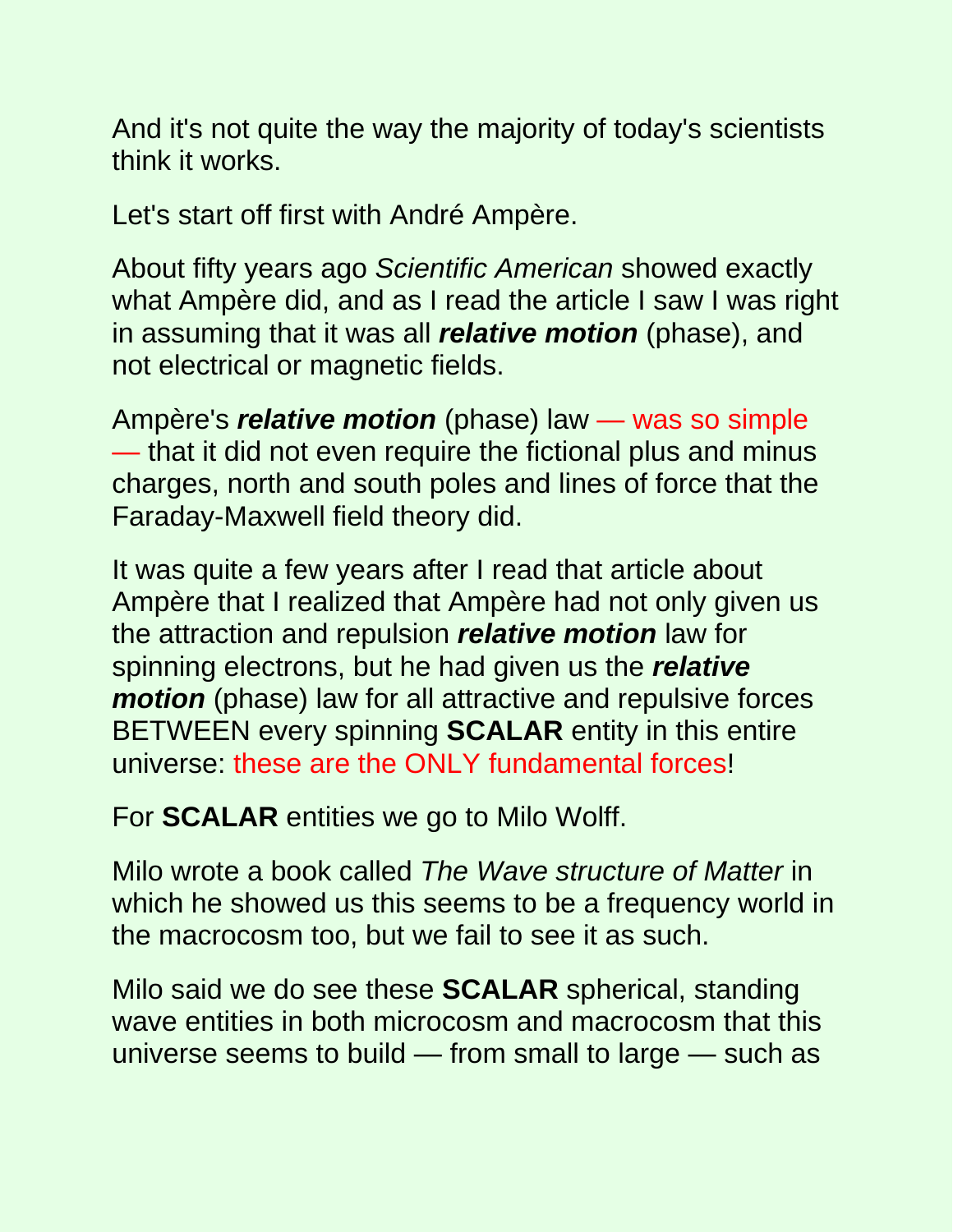quarks, electrons, planets, stars, galaxies whoops, I went too far.

But if we could live long enough then maybe we would even see these galaxies precessing around far enough to resemble one of Milo's **SCALAR** spherical entities.

And if we could live even longer than that, maybe we could even see some super-clusters of galaxies precessing around long enough to become some of Milo's **SCALAR** spherical entities.

If you can visualize this, then you can see why we see the higher frequency items and their precession motion as frequencies and things such as galaxies as sort of frozen in time — not having time enough yet to precess completely around to make a complete sphere or **SCALAR** spherical entity.

Scientists, today, have totally missed the supreme importance of — the precessing cycle of time — needed to produce a **scalar** resonance.

Yet this *precessing* — to make one full *precessing* cycle, to appear more like a sphere — gives the *resonance* reason for Wolff's **scalar** *resonance*, or what we see as nature's preferred size, in both micro and macro spacetime realms, and this is certainly the reason the iron molecule is the preferred **scalar** molecular *resonance* after fission or fusion energy.

REMEMBER: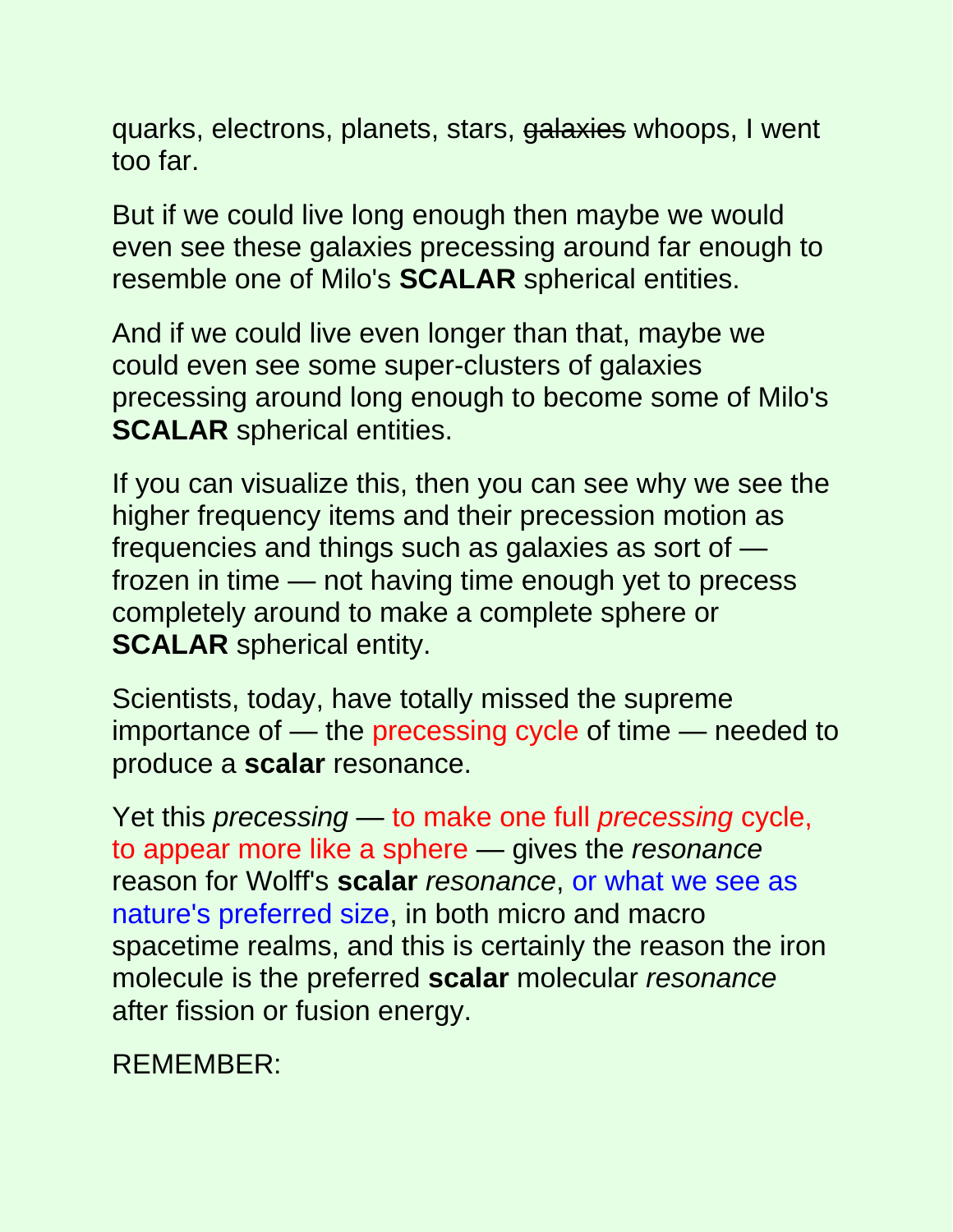1. SPIN is in both micro and macro worlds.

2. SPIN PRECESSION is in both worlds too.

3. **SCALAR** Entities are in both worlds.

4. Ampère's Law gives attractive & repulsive FORCES in both worlds.

4a. **SCALAR** entities in-phase, **attract** in both micro and macro worlds.

4b. **SCALAR** entities out-of-phase, **repel** in both microcosm and macrocosm.

5. **SCALAR** entity forces (above) are the ONLY *fundamental forces* in this entire universe.

And when you say this then **you have eliminated gravity, as a** *fundamental force* **haven't you**?

However, gravitational force is caused by a single **SCALAR** entity. Which entity?

I've answered that in other papers already. You should be able to figure it out yourself once you know all electron forces happen at the speed of light, and that NASA says the **slowest** speed gravity could be happening would be 20 billion times the speed of light (2x1010c) *[Van Flandern](http://www.ldolphin.org/vanFlandern/gravityspeed.html)*.

Now watch how the **SCALAR** entities of BOTH electrons & stars behave using ONLY Ampère's Law remembering both have precession.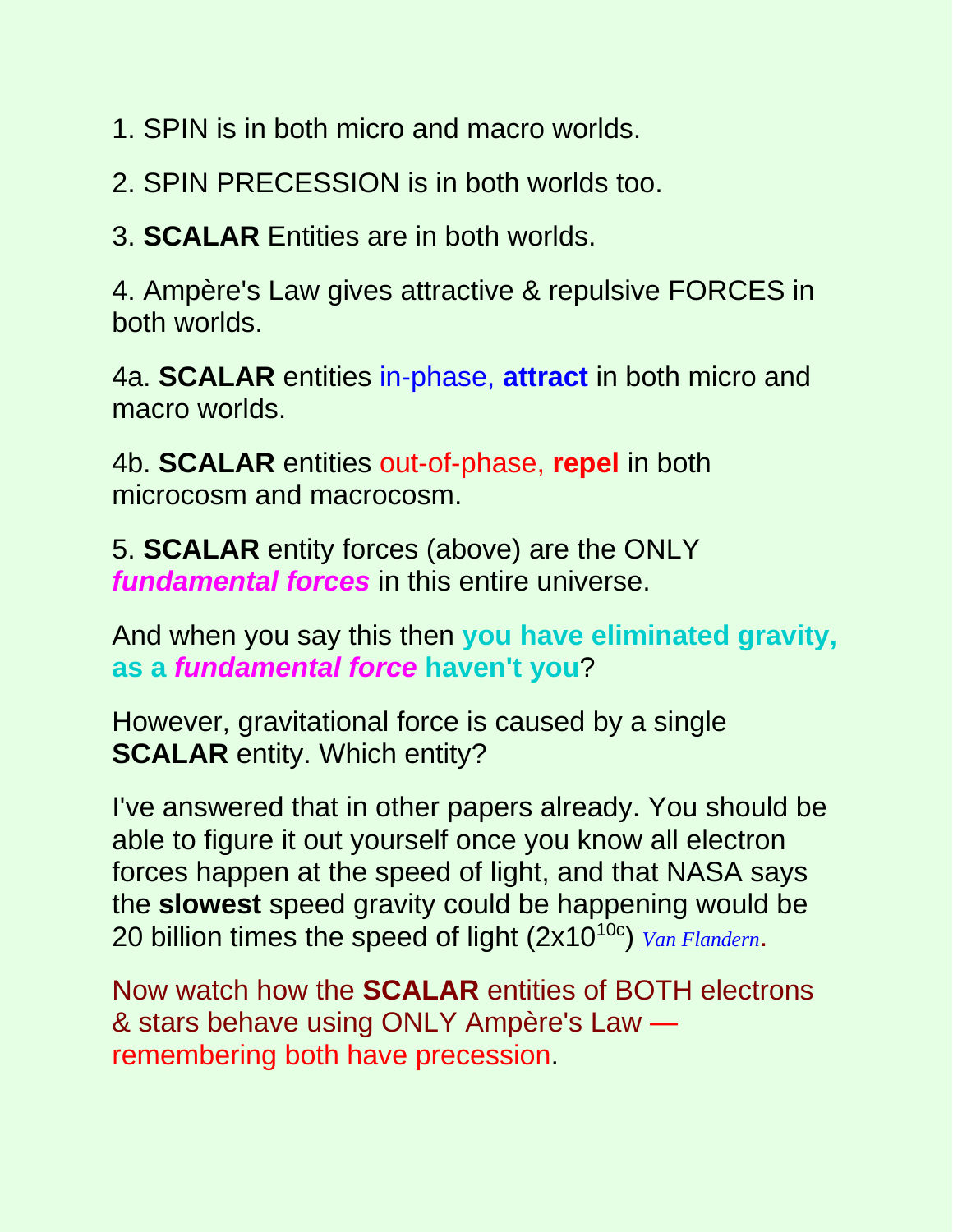Look at totally free, same size items first.

They must always end up repelling themselves. **WHY?** Because each time they are in-phase attracting, an equal 90 degree out-of-phase repelling precession force in **both** is moving **both** of them away from any in-phase attractive position.

But this only works for same size/mass entities that have EQUAL precession and are totally free.

This won't work for molecular electrons because they are not totally free and are harmonically bound to the down quark's spin frequency.

Our galaxy is being drawn to the Andromeda galaxy because of its larger size/mass.

The precession force always must be equal for both, to remain free of each other, freedom by constantly repelling each other via their 90 degree precession forces in each spinning **SCALAR** entity.

Use Ampère's *relative motion* Law, that works inside BOTH microcosm & macrocosm to greatly simplify things that today are only seen by the complicated frequency math seen in the "frequency" link (above).

I was fixing radios well before high school. By the time I was in high school, in 1946, I was putting together a *relative motion concept* that eventually showed me **why** electrons were behaving the way they were 100% of the time where Benjamin Franklin's plus and minus charges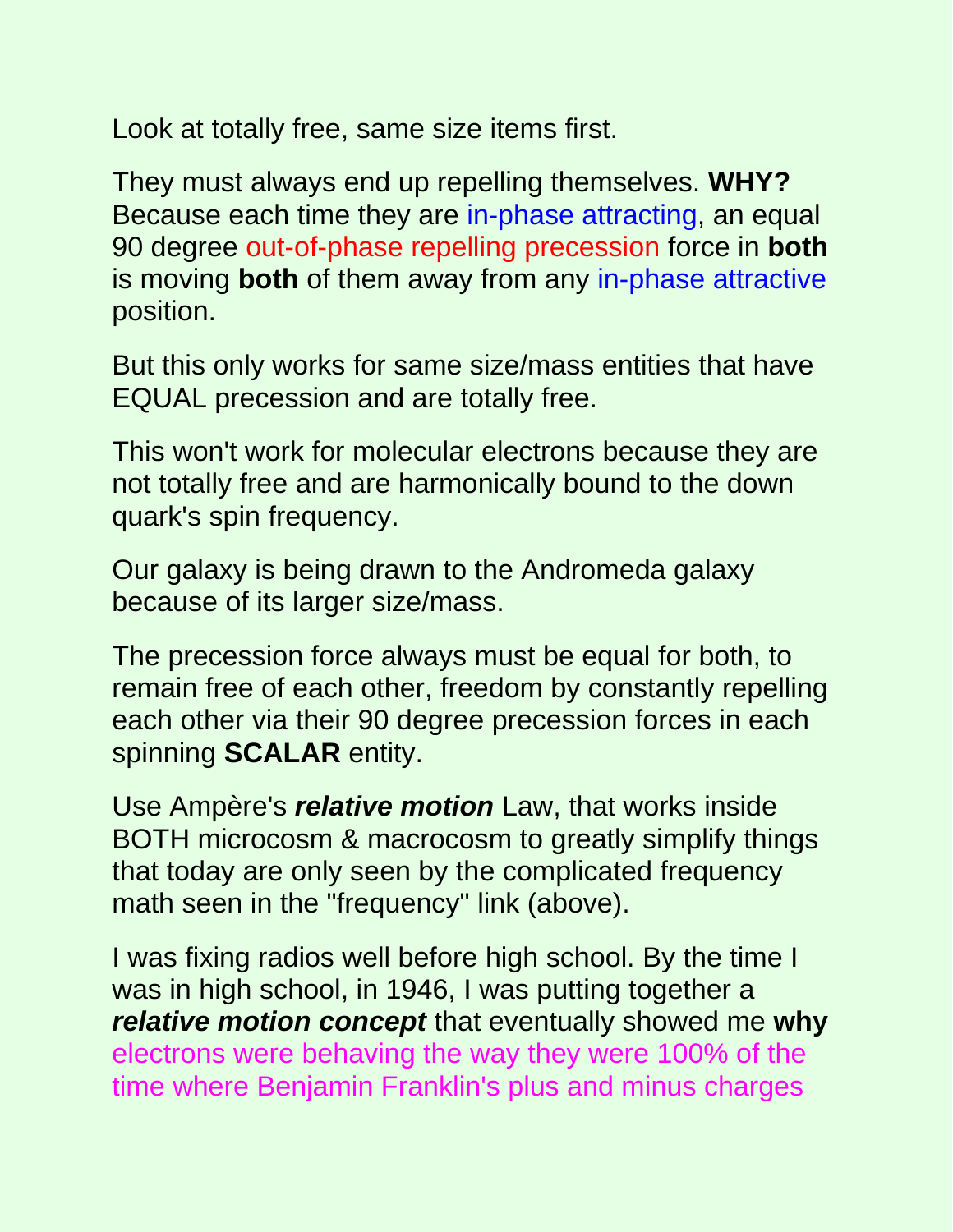and the Faraday-Maxwell magnetic lines of force only were explaining it about 80% of the time.

This is a competitive world, and my *relative motion concept* gave me a distinct advantage solving important technical problems years later as I used my 1<sup>st</sup> Class Radio license with RADAR endorsement #P1-7-13647.

I'll never forget one day in 1965 or very early in 1966: while working on a RADAR problem, and after solving the problem, I solved something else too, I saw that I was **not** being attracted to the Earth by something called gravity.

**I was being attracted to the Earth because I was traveling in-phase with the Earth, on the same** *relative motion* **path as the Earth, compared to the** *relative motion* **of the surrounding stars.**

#### **On that day in 1965 or early 1966, I discovered Ampère's Law worked in the macrocosm too, exactly like I knew it did in the microcosm.**

I have never forgotten that day because that was the most important thing I have ever discovered in my entire life: a few months ago that **same concept** showed me it's Einstein's Cosmological Constant that gives us our spacetime.

And it's a simple *relative motion concept* (phase) relationship that gives us Einstein's Cosmological Constant.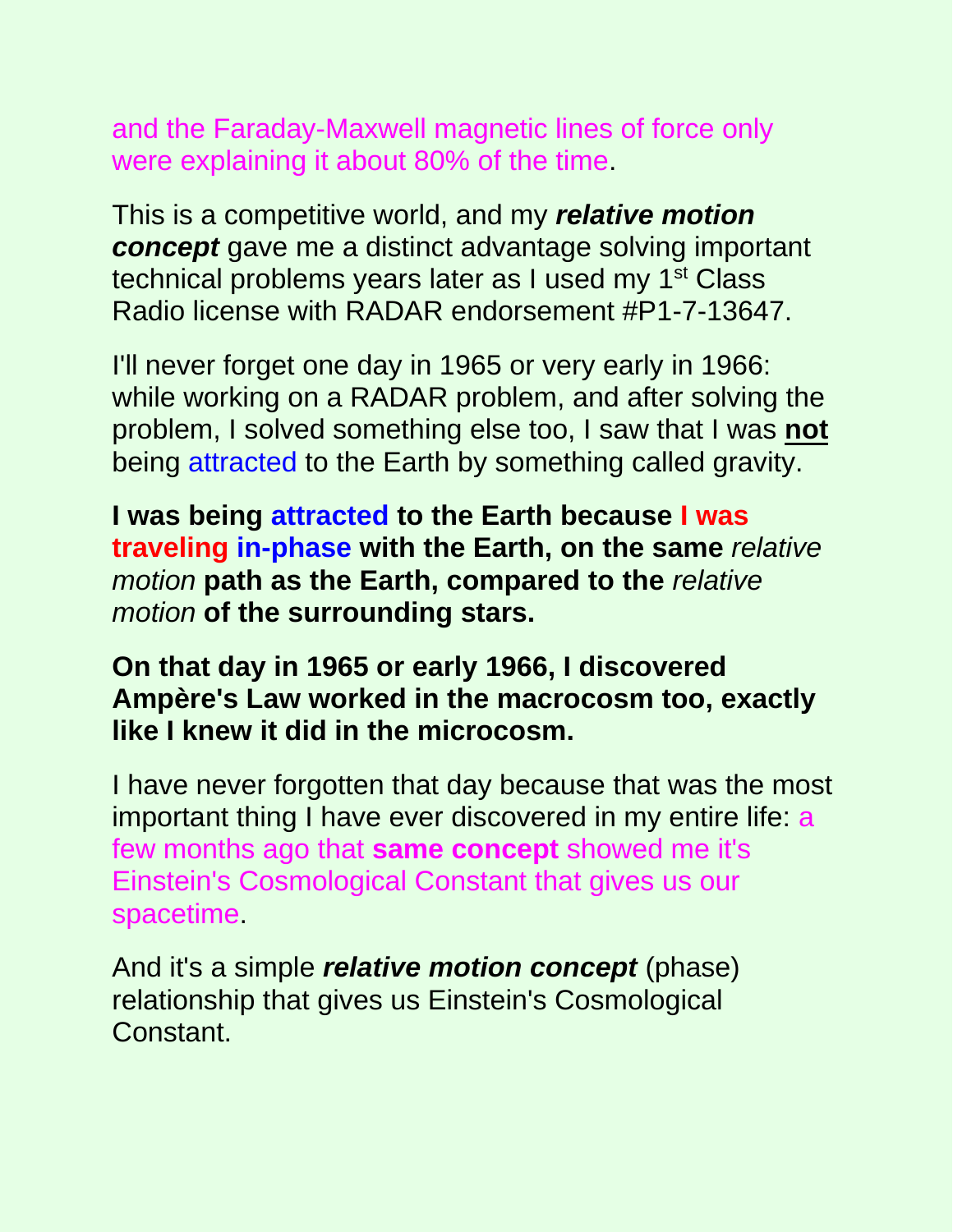What amazes me most of all is that even though I've been telling this to people all over the world — for decades on my two websites *[rbduncan.com](http://www.rbduncan.com/)* and *[amperefitz.com](http://www.amperefitz.com/)* — I've had absolutely no competition since 1946, when I realized — from using Alnico magnets, that could only be magnetized in one direction — that **more** electron spin *relative motion* in-phase, caused **more** magnetic attractive force in the microcosm.

Twenty years after that I saw and published the fact that it was *relative motion* causing all the forces in both microcosm and macrocosm.

I am still solving major science problems, using *relative motion (phase)* at 86 years of age.

Modern physics is wrong! Einstein told us that in 1954.

"I consider it quite possible that physics cannot be based on the field concept, i.e., on continuous structures. In that case, nothing remains of my entire castle in the air, gravitation theory included, [and of] the rest of **modern physics.**" Albert Einstein.

If you click one of those links at the top of this page, then you will see my proof that field theory has actually prevented us from seeing what is causing — not only electron spin precession — but all precession.

The fundamental forces are all caused via relative motion or phase.

It's as simple as that!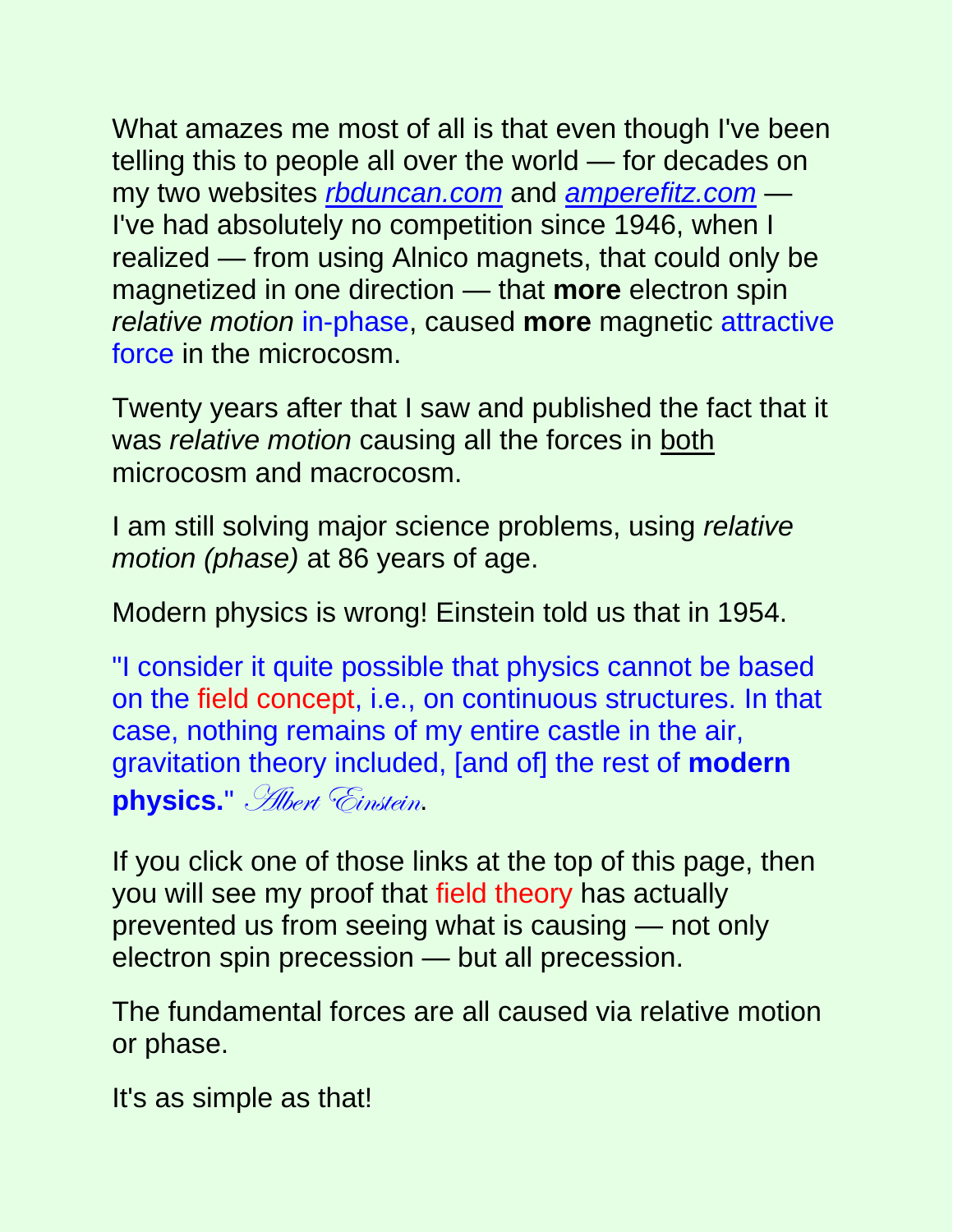## That's enough science for today.

My biggest problem, was solved two days ago; it was not a science problem, though.

A girl — almost two decades younger than me — who did my WebPages and got me my domain names, kept them in her name then died.

Only the owner of a domain name can pay to renew it for more years.

If you think it was easy to change names, you had better think again. It took a year and a half to resolve, and my attorney's fee of \$2,000 was a **small fraction** of the total cost.

LINKS TO THIS PAGE:

THIS PAGE in htm: - *<http://amperefitz.com/espinp.htm>*

Also, THIS PAGE in Word: - *<http://amperefitz.com/espinp.doc>*

And THIS PAGE in Adobe pdf: - *<http://amperefitz.com/espinp.pdf>*

To read more about what is really going on in our universe click the following links.

SIMPLE in htm: - *<http://amperefitz.com/simple.htm>*

Also, SIMPLE in Word: - *<http://amperefitz.com/simple.doc>*

And SIMPLE in Adobe pdf: - *<http://amperefitz.com/simple.pdf>*

An Important Matter seen by Crichton in htm: - *[crichton.htm](http://amperefitz.com/crichton.htm)*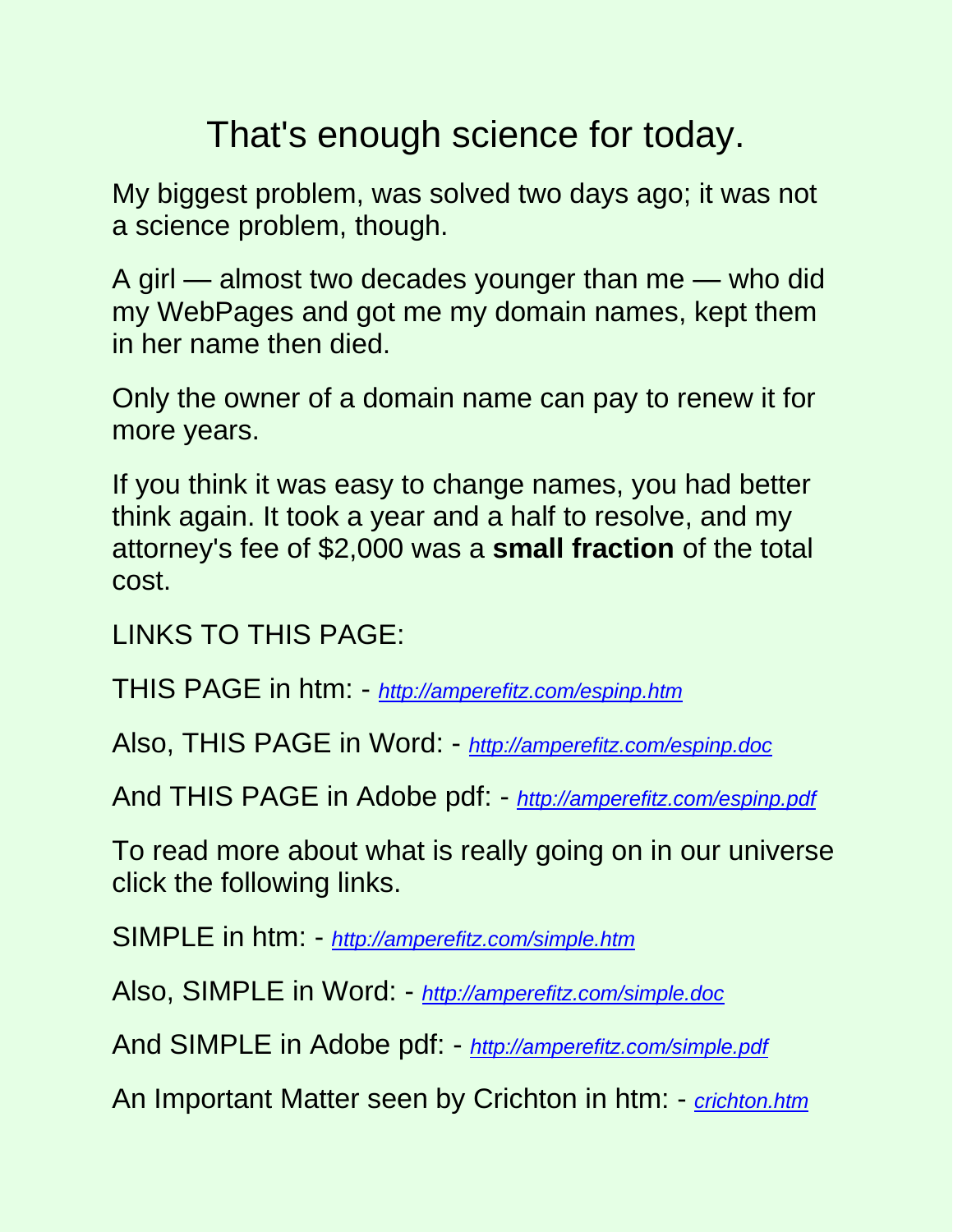Also, Crichton in Word: - *[crichton.doc](http://amperefitz.com/crichton.doc)*

And also, Crichton in Adobe pdf: - *[crichton.pdf](http://amperefitz.com/crichton.pdf)*

Field Theory DATE: October 29, 2018..

Field Theory in html: - *<http://amperefitz.com/fieldtheory.html>*

Also, Field Theory in Word: - *<http://amperefitz.com/fieldtheory.doc>*

And Field Theory in Adobe pdf: *<http://amperefitz.com/fieldtheory.pdf>*

Field Theory was taken from the larger 3 Beliefs Paper.

3 Beliefs in htm: - *<http://amperefitz.com/3beliefs.htm>*

Also, 3 Beliefs in Word: - *<http://amperefitz.com/3beliefs.doc>*

And 3 Beliefs in Adobe pdf: - *<http://amperefitz.com/3beliefs.pdf>*

*[DPFJr](http://www.rbduncan.com/DPFJr)*

*[a unification](http://www.rbduncan.com/fview2.htm)*

*[QED](http://www.rbduncan.com/feynm1.htm)*

*[web page](http://www.rbduncan.com/)*

*[Order a copy of "Universities Asleep at the Switch"](http://www.lulu.com/quantumleap) NOW.*

*[Read "Universities Asleep at the Switch"](http://www.amperefitz.com/unvasleep.htm) FREE in html.*

*[Read "Universities Asleep at the Switch"](http://www.amperefitz.com/ua_20071020_ck_ds_jm_ds.pdf) FREE in ADOBE (slower to load).*